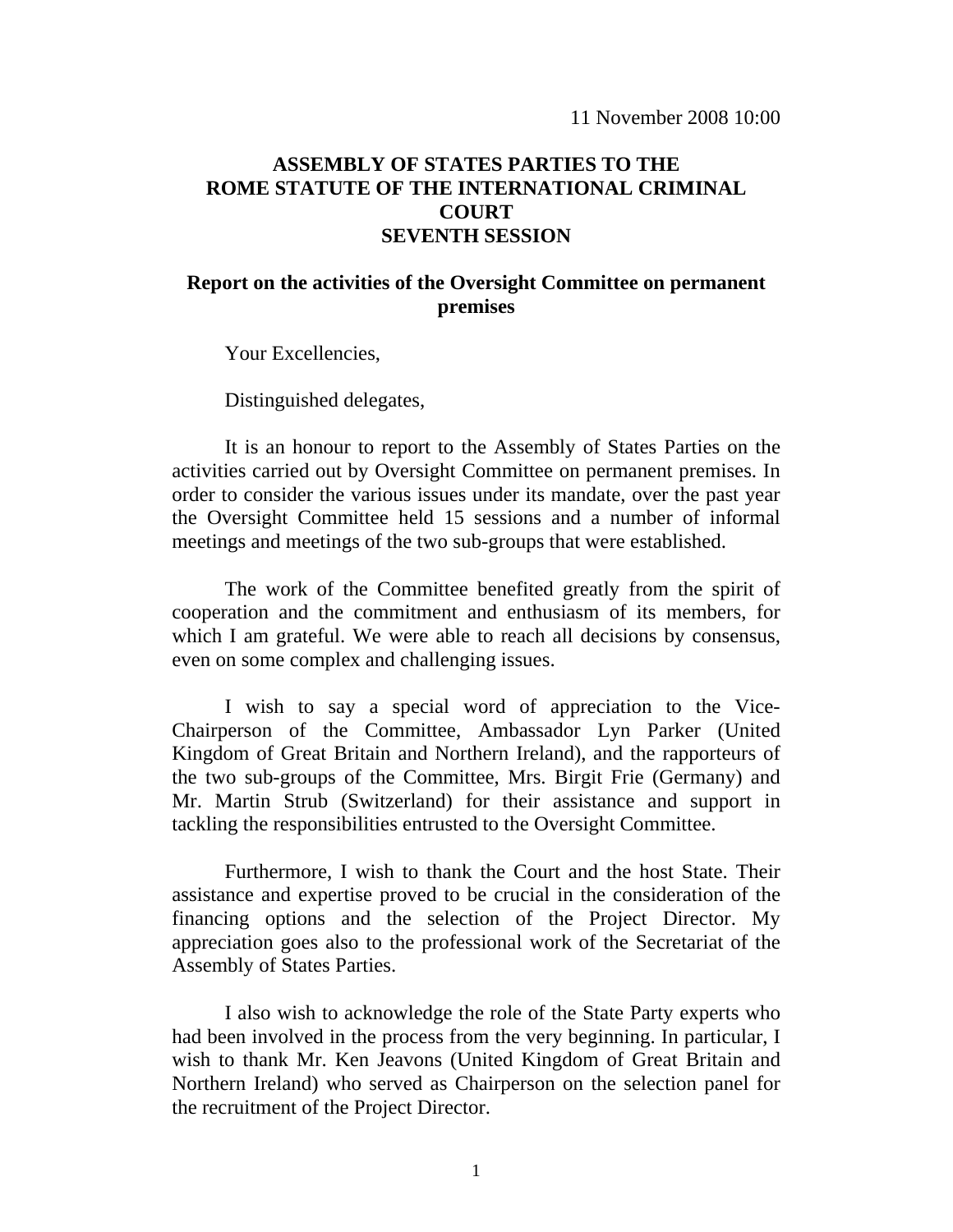In accordance with resolution ICC-ASP/6/Res.1, I took it upon me as Chairperson to provide regular progress reports to the Bureau of the Assembly. The Committee also considered it useful to keep the The Hague Working Group regularly abreast of the latest developments.

On 2 and 3 October 2008, Ambassador Paul Wilke of the ICC Task Force of the Netherlands and I travelled to New York and met with delegations to consider the draft resolution. In addition, we had the opportunity to exchange views and discuss with the United Nations Assistant Secretary-General for the Capital Master Plan, Mr. Michael Adlerstein, the similarities between the permanent premises project of the Court and the Capital Master Plan of the United Nations. In order to benefit from the lessons learned it is my intention to intensify contacts with his office.

 As regards to the recruitment of the Project Director, I am pleased to inform you that Mr. Hans Heemrood assumed the position on 1 October 2008. The Oversight Committee is confident that Mr. Heemrood will discharge his mandate in the most effective manner possible, keeping in mind the interests of the Assembly.

 The report of the Oversight Committee is contained in document ICC-ASP/7/22. In the addendum to the report, contained in document ICC-ASP/7/22/Add.1/Rev.1, you will find a draft resolution that sets out the main principles of the suggested financing scheme and the general operation of the project for the permanent premises. In particular, I wish to draw your attention to the following:

 First, the financing scheme is based on the assumption that the Assembly would accept the offer of the host State to provide a loan of up to €200 million, against an interest rate of 2.5 per cent and to be repaid over a period of 30 years. Accepting the host State loan, however, would not in any way restrict the Court's discretion in seeking funds for the same purpose from other sources if the Court chooses to do so. The host State also accepted to reduce the amount of the loan to be repaid with a subsidy equivalent to 17.5 per cent of the non-utilized part of the loan.

Second, States Parties would have the option of making use of the one-time payment arrangement, which would allow them to pay their estimated assessed share at an early stage in the project and would thus exempt them from the payment of interest and the repayment of the host State loan. These one-time payments would be subject to an adjustment